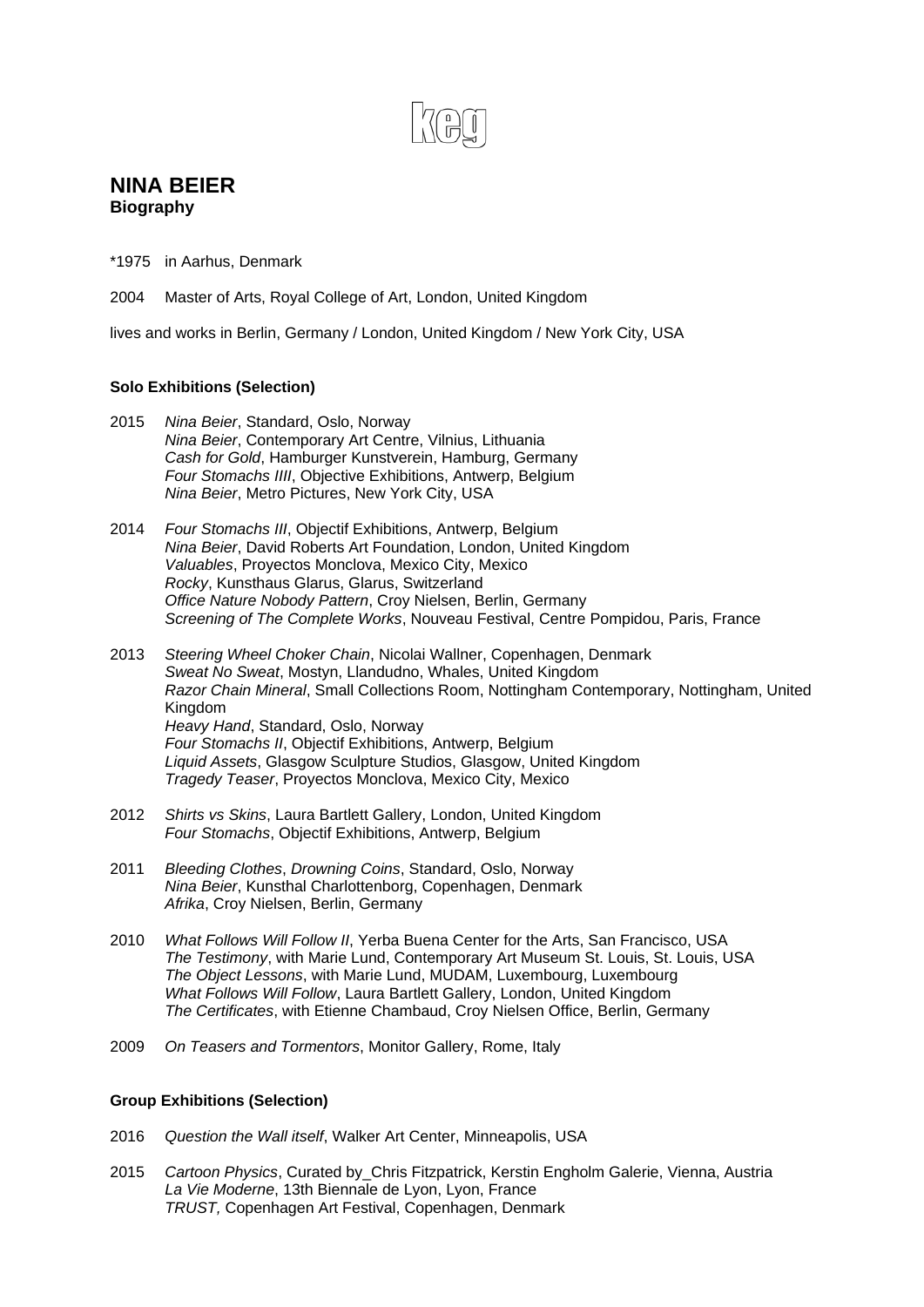*The Visitors*, Governors Island, New York City, USA *Adventures in Bronze*, Stone & Clay, Arezzo Biennial of Art, Italy *Anche le sculture muoiono,* CCC Strozzina, Palazzo Strozzi, Florence, Italy *Sculptures also die*, Fondazione Palazzo Strozzi, Florence, Italy *Hands Off!*, HORSEANDPONY, Berlin, Germany *Nina Beier and Lisa Holzer*, Wunderkammer, Meessen De Clerq, Brussels, Belgium

- 2014 *SMALL Rome*, Frutta, Rome, Italy *National Gallery*, Grand Century, New York City, USA *Cold Intimacy,* Anna Schwartz Gallery, Sydney, Australia *The Peacock,* Grazer Kunstverein, Graz, Austria *Exercises for a Revolution*, Maxxi, Rome, Italy *The Brancusi Effect*, Kunsthalle Wien, Vienna, Austria *Odense Sculpture Triennal 14*, Still Waters Run Deep, Odense, Denmark *Coming to Reality*, Svit, Prague, Czech Republic *The Reluctant Narrator*, Museu Colecção Berardo, Lisbon, Portugal *@ the Shrink*, Shanaynay, Paris, France *Without You I'm Nothing*, Held Art, Bikini House, Berlin, Germany *CCB*, Museu Colecção Berardo, Lisbon, Portugal *Accordion*, Laura Bartlett Gallery, London, United Kingdom *Why not Walk Backward?*, Gertrude Contemporary, Melburne, Australia *Allegory of the Cave Painting*, Extra City Kunsthal, Antwerp, Belgium *Nouvelle Génération*, Frac Nord-Pas de Calais, Dunkerque, France *The Prize of the Böttcherstraße Bremen*, Kunsthalle Bremen, Bremen, Germany *Nostalgia*, Centre for Contemporary Art, Glasgow, United Kingdom *Superficial Hygiene*, De Hallen, Haarlem, The Netherlands *Nouveau Festival*, Centre Pompidou, Paris, France *The Excluded Third*, Included, Emanuel Layr, Vienna, Austria *Le Mouvement*. Performing the City, Biel/Bienne, Switzerland 2013 *Decorum*, Musée d'Art moderne de la Ville de Paris, Paris, France
- *0 Performance*, collaboration with Simon Dybbroe Møller, 5th Moscow Biennale of Contemporary Art, Moscow, Russia *The New Morals*, Stereo, Warsaw, Poland *Shadows of a Doubt*, Kunsthalle Tallin, Tallin, Estonia *Veerle*, Fondazione Sandretto Re Rebaudengo, Turin, Italy *Sister Sara's Theme*, Prism, Los Angeles, USA *Dear Portrait*, Mostyn, Llandudno, Wales, United Kingdom *Nina Beier, Simon Denny, Navid Nuur, Yorgos Sapountzis*, Centre Pompidou, Paris, France *One on One*, KW Institute for Contemporary Art, Berlin, Germany *Tragedy*, permanent installation, Grazer Kunstverein, Graz, Austria *A House of Leaves. Second Movement*, DRAF, London, United Kingdom *Des Mondes Possibles*, FRAC Franche-Comté, Besançon, France *Noa Noa*, Metro Pictures, New York City, USA *Reading the Surface*, David Zwirner, London, United Kingdom *A Trip to the moon*, Proyectos Monclova, Mexico City, Mexico *AB*, NOMAS Foundation, Rome, Italy *Bold Tendencies*, Peckham Rye Multi-storey car park, London, United Kingdom *Unstable Media*, Martin van Zommeren, Amsterdam, The Netherlands *The Peacock*, Grazer Kunstverein, Graz, Austria *Groupshow*, Galerie Perrotin, Paris, France *When Attitudes Became Form Become Attitudes*, Museum of Contemporary Art, Detroit, USA
- 2012 *On Haim Steinbach*, The Artists Institute, New York City, USA  *The Complete Works at Performance Year Zero*, Tate Modern, London, United Kingdom *When Attitudes Became Form Become Attitudes*, CCA Wattis, San Francisco, USA *The New Public*, Museion, Bolzano, Italy *House of Leaves*, DRAF, London, United Kingdom *We Will Disappear You*, Frutta, Rome. Italy *Ride gently over the bridge,* Galerii Noorus, Tartu, Estonia *Dogma*, Metro Pictures, New York City, USA *Needles in the Camel's Eye*, Thomas Duncan Gallery, Los Angeles, USA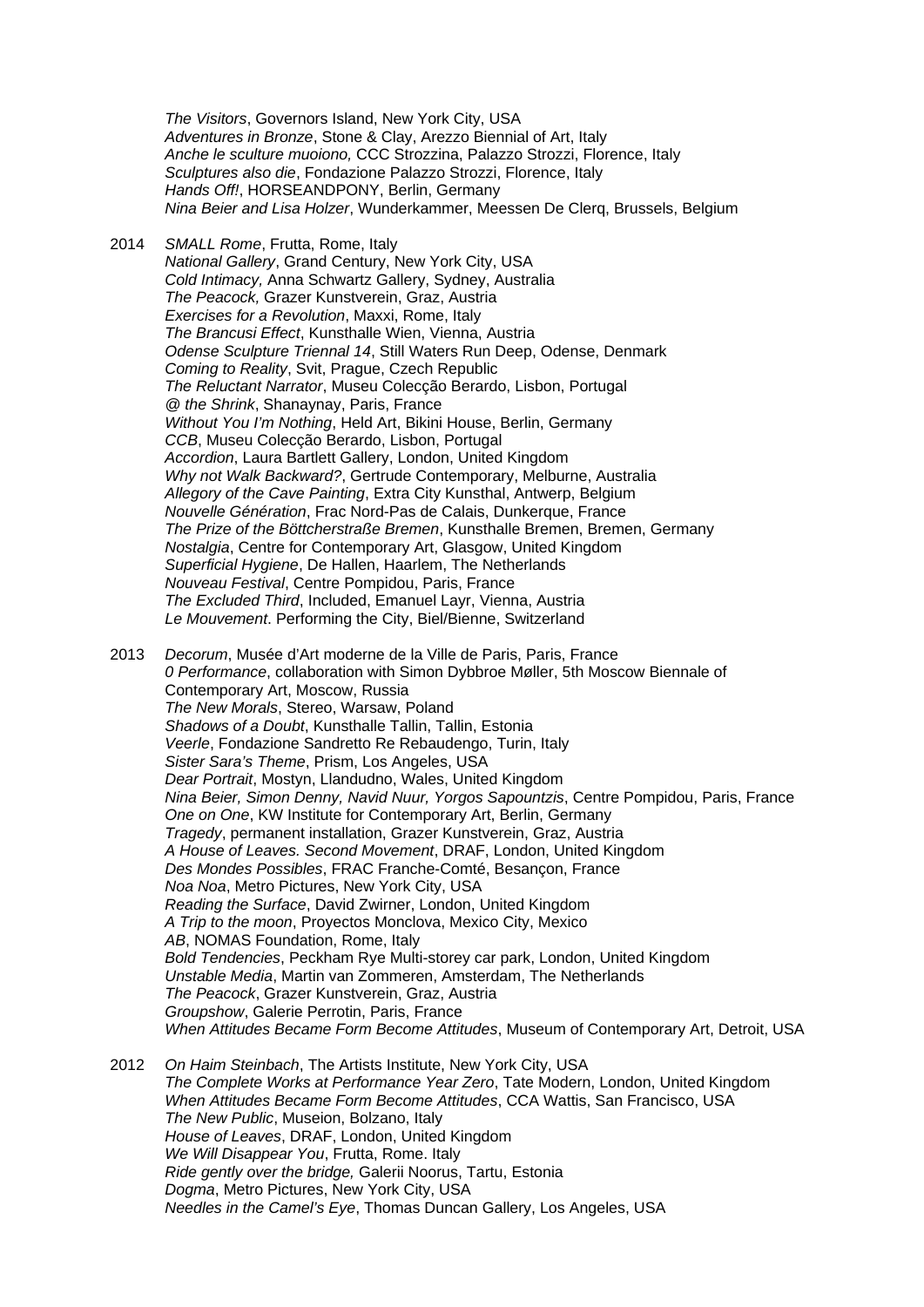*Deliquesce*, Jonathan Viner, London, United Kingdom *Formes Brèves*, Frac Lorraine and MARCO, Vigo, Spain *Beyond Words*, GAK Gesellschaft für Aktuelle Kunst, Bremen, Germany *Hello? I Forgot my Mantra!*, Clifton Benevento, New York City, USA *D'Après Giorgio*, Giorgio De Chirico House Museum, Rome, Italy

2011 *Modify, when needed*, MOCA, Miami, USA *Prelude*, CUNY, New York *The 29th Biennial of Graphic Arts*, Moderna galerija, Ljubljana, Slovenia *La Vie Mode d'Emploi (Life A User's Manual)*, Meessen De Clercq, Brussels, Belgium *The Encounter*, Jan Mot, Brussels, Belgium *Everything Must Go*, Casey Kaplan Gallery, New York City, USA *Occupiamoci di Contemporaneo*, Macro, Rome, Italy *Based in Berlin*, Hamburger Bahnhof and Kunst-Werke, Berlin, Germany *What happened to the other dollar?*, Proyectos Monclova, Mexico City, Mexico *Museum of Speech*, Extra City, Antwerp, Belgium *Palace Party*, Kunsthal Charlottenborg, Copenhagen, Denmark *Bob Dylan, Bob Dylan, Boba Dylana*, (3 person show with Jiri Kovanda and Marie Lund), DOX, Prague, Czech Republic *Inauguration show*, Croy Nielsen, Berlin, Germany *Pasages avec objets absents*, Kunsthalle Freiburg, Freiburg, Switzerland *Under Destruction*, The Swiss Institute, New York City, USA

2010 *Der ideale Ort, um mit der Freiheit unter vier Augen zu sprechen*, Künstlerhaus Bremen, Bremen, Germany *SC13*, San Francisco Antique & Design Mall, San Francisco, USA *End Note*, Tanya Leighton Gallery, Berlin, Germany *Playground*, STUK, Leuven, Belgium *Exhibition, Exhibitio*n, Castello di Rivoli, Turin, Italy *Exhibitions*, Project Arts Centre, Dublin, Ireland *Playing the City*, Schirn Kunsthalle, Frankfurt, Germany *Lost and Found*, Neugerriemschneider, Berlin, Germany *The Happy Interval*, Tulips & Roses in Croy Nielsen, Berlin, Germany *Under Destruction*, Museum Tinguely, Basel, Switzerland *Nomad-ness*, Frac Pays de la Loire, Carquefou, France *À l'ombre d'un Doute,* Frac Lorraine, Metz, France *We Have as Much Time as it Takes*, CCA Wattis Institute for Contemporary Arts, San Francisco, USA *History of Art, The,* DRAF, London, United Kingdom *In Which the Wind is Also a Protagonist*, La Generale, Sevres, France *Collection 02,* De Vleeshal Kabinetten, Middelburg, The Netherlands *A Very Very Long Cat*, Wallspace, New York City, USA *Gestures,* The Museum of Contemporary Art, Roskilde, Denmark *Performative Strategies*, Kunsthaus Glarus, Switzerland

2009 *The Object Lessons,* duo show with Marie Lund, De Vleeshal, Middelburg, The Netherlands *The Testimony, Les Sabots, The Making of Difference, The Complete Works,* duo show with Marie Lund, Nomas Foundation, Rome, Italy *Permanent Collection*, duo show with Marie Lund, Croy Nielsen, Berlin, Germany *Loss and Cause,* duo show with Marie Lund, Proyectos Monclova, Mexico City, Mexico *Performer Performing Performance, performance as part of The Object of the Attack,* DRAF, London, United Kingdom *Momentum Nordic Biennal*, Moss, Norway *Revolver,* COCO Kunstverein, Vienna *Suns Neither Rise Nor Set,* Hockney Gallery, Royal College of Art, London, United Kingdom *A Sensed Pertubation*, Murray Guy, New York City, USA *The Wall of the Sky,* The Wall of the Eye, About Change Collection, Berlin, Germany *The Announcement*, event, ICA, London, United Kingdom *Audio, Video, Disco,* Kunsthalle Zürich, Switzerland *Getting Even - Oppositions and Dialogues*, Lewis Glucksman Gallery, Cork, Ireland / Kunstverein Hannover, Hannover, Germany *Don't Expect Anything,* Francesca Minini, Milan, Italy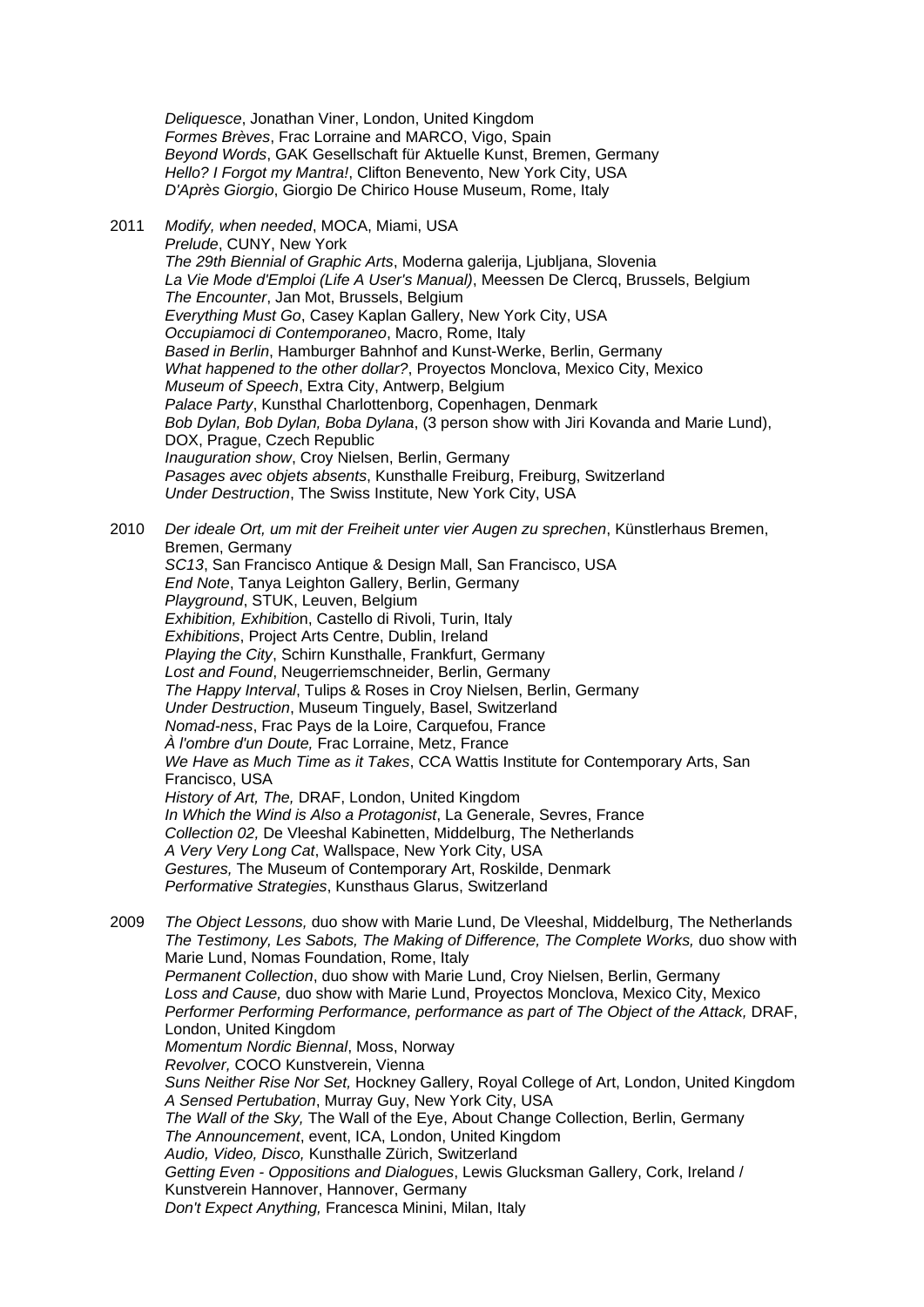*Berlin-Paris*, GB Agency, Paris, France *La Notte,* Kunsthalle Mulhouse, Mulhouse, France *Reduction & Suspense,* Kunstverien Bregenz, Bregenz, Austria

2008 *Two Women,* duo show with Marie Lund, Laura Bartlett Gallery, London, United Kingdom *All The Best,* David Roberts Art Foundation, London, United Kingdom *Nought To Sixty*, Institute of Contemporary Art, London, United Kingdom *Nordic Art and Experimental Film,* Malmo Konsthall, Malmö, Sweden *Playtime,* Betonsalon, Paris, France *I have nothing to say and I am saying it*, Platform Seoul, Contemporary Art Festival, Seoul, South Korea *U-Turn*, Quadrennial in Copenhagen, Denmark *Eurasia,* MART Museo di Arte Moderna e Contemporanea di Trento e Rovereto, Trento/Rovereto, Italy *Participation,* Galerie Martin Janda, Vienna, Austria *Laughing In A Foreign Language,* Hayward Gallery, London, United Kingdom *This Way (Danish Contemporary Photography)*, Brandts Museum for Photography, Odense, **Denmark**  *From a Distance,* Wallspace, New York City, New York

2007 *Actions & Interruptions*, Tate Modern, London, United Kingdom *The Difference Between Humans & Walls and The Division*, Tate Britain, London, United Kingdom *Collectivity*, Yerba Buena Center for the Arts, San Francisco, USA *Abstract Things,* Laura Bartlett Gallery, London, United Kingdom *This is a Gettogether*, Skuc Gallery, Ljubljana, Slovenia

#### **Commisions and Permanent Installations (Selection)**

- 2011 *Closing Arguments*, Kunsthal Charlottenborg, Copenhagen, Denmark
- 2008 *Understudy*, Gallery Sora, Tokyo, Japan

#### **Special Presentations at Art Fairs (Selection)**

- 2014 *Independent Projects*, with Croy Nielsen, New York City, USA
- 2012 *ArtUnlimited*, Art Basel, Basel, Switzerland
- 2011 *Art Public*, Art Basel Miami Beach, Miami, USA *U-turn*, Arteba, Proyectos Monclova, Argentina *Zona Maco Sur*, Proyectos Monclova, Mexico City, Mexico
- 2010 *Art Statements*, Art Basel, Proyectos Monclova, Basel, Switzerland
- 2009 *Art Positions*, with Mario Garcia Torres, Art Basel Miami Beach, Proyectos Monclova, Miami, USA *State of the Arts*, Art Copenhagen, Denmark *Present Future*, with Marie Lund, Croy Nielsen, Artissima, Turin, Italy *The Store*, Artissima, Turin, Italy
- 2008 *A Circular Play*, with Marie Lund, ABC Art Berlin Contemporary, Croy Nielsen, Berlin, Germany

### **Catalogs (Selection)**

2011 The Museum Problem, Frutta, Rome Nina Beier, exh. cat. Kunsthal Charlottenborg, ed. Rhea Dall, text by Dieter Roelstraete, ISBN 978-87-88944-78-5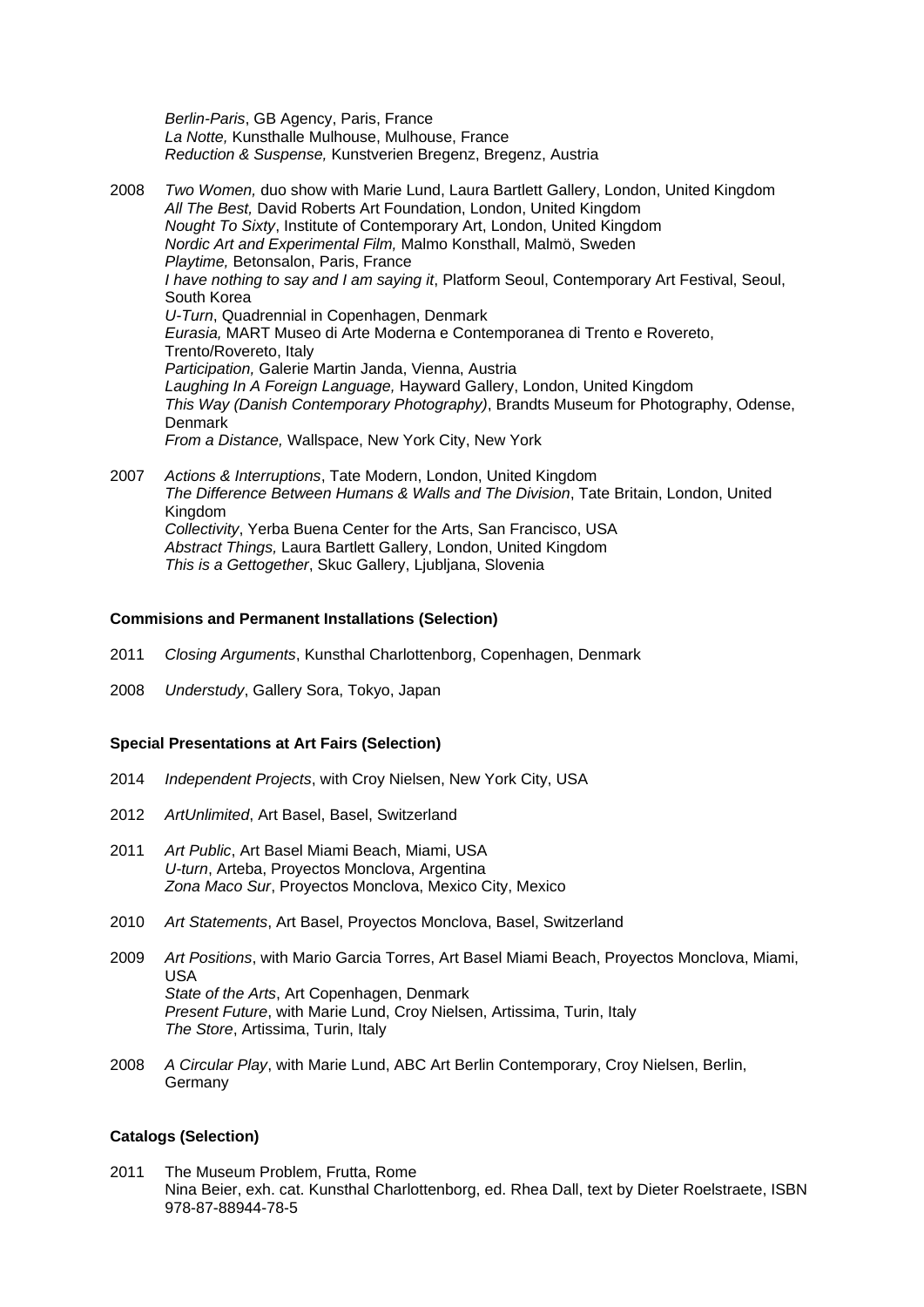Special project by Nina Beier, Kaleidoscope #12 (the State of the Art book), Autumn Text, Text, Nina Beier, Proyectos Monclova, Croy Nielsen and Laura Bartlett Gallery Bob Dylan, Bob Dylan, Boba Dylana, Dox, Prague Palace Party, Kunsthal Charlottenborg, Copenhagen Museum of Speech, Extra City, Antwerp Exhibition, Exhibition, Castello di Rivoli, Turin Under Destruction, Museum Tinguely, Basel and the Swiss Institute, NYC We Have as Much Time as it Takes, CCA Wattis Institute for Contemporary Arts, San Francisco History of Art, The', DRAF, London

- 2010 Text, Nina Beier, Art Statements, Art Basel, Proyectos Monclova, Basel Playground, STUK, Leuven Gallery, Galerie, Galleria, Norma Mangione Gallery, Italy Searching for Art's New Publics, Intellect Books, London Circus Hein, Atelier Calder, France
- 2009 Present Future, Artissima, Italy State of the Art, Art Copenhagen, Denmark Momentum Nordic Biennial 2009, Norway L'Atelier est Mort, Vive l'Atelier!, Springhill Institute, United Kingdom The Points #02, Nina Beier and Marie Lund, Croy Nielsen, Berlin The Points #01, Nina Beier and Marie Lund, Proyectos Monclova, Mexico City Nought to Sixty, ICA, London Platform Seoul, Artsonje, Korea

2008 Eurasia, MART Museo di Arte Moderna e Contemporanea di Trento e Rovereto, Italy ABC, Berlin, with Croy Nielsen A Circular Play, Wako Works of Art, Tokyo, Japan Past Forward, 176 Project Space, London U-Turn, UTurn, Denmark Laughing in a Foreign Language, Hayward, United Kingdom Nina Beier & Marie Lund, Readymade, Japan

#### **Articles (Selection)**

2015 Matthew Rana, *Weekly Review: Nina Beier – Kunstverein in Hamburg*, Frieze d/e Blog, June 2015 Hilary Reid, *Mixing Metaphors*, Interview Magazine, April 2015 Zoë Lescaze, *Critics' Picks, Nina Beier: Metro Pictures*, Artforum, April 2015 Joanna Neves, *The Reluctant Narrator*, Frieze, March 2015 Nina Beier, *Central Spread, Sinking Chance*, Third Rail Quarterly, April 2015 Andrew Russeth, *Taking The Plunge: Nina Beier at Metro Pictures*, Artnews, April 2015 Laura McLean-Ferris, *Hand Signals*, Art Monthly, September 2015, p. 7–10

- 2014 Ana Teixeira Pinto, *The Undead Currency*, Prize of the Böttcherstrasse, Kunsthalle Bremen, Catalogue, p.19–30 Adam Carr, *Current Curation / Borders*, www.artuner.com, June 2014 Guillaume Benaich, *Decorum*, Maraham, www.maraham.com, January / February 2014 Ana Teixeria Pinto, *Nina Beier's Office Nature Nobody Pattern*, Art Agenda, January 2014 Lilly Daniell, *Nina Beier's Office Nature Nobody Pattern*, Sleek Magazine, January 2014 Melissa Canbaz, *Review on Liquid Assets at Glasgow Sculpture Studio*, www.artforum.com, August 2014
- 2013 Christine Macel, *L'image dans la sculpture*, Centre Pompidou, May 2013 Mirjam Varadinis, *Experten empfehlen*, ArtInvestor, No. 06/13, June 2013
- 2012 Chris Sharp, *Nina Beier, Tragedy*, proyectosmonclova.wordpress.com Linda Yablonsky, *Art Basel, Art Unlimited 2012*, www.artnet.com, 19th June 2012 Laura McLean-Ferris, *Art Basel roundup, Art Agenda*, 17th June 2012